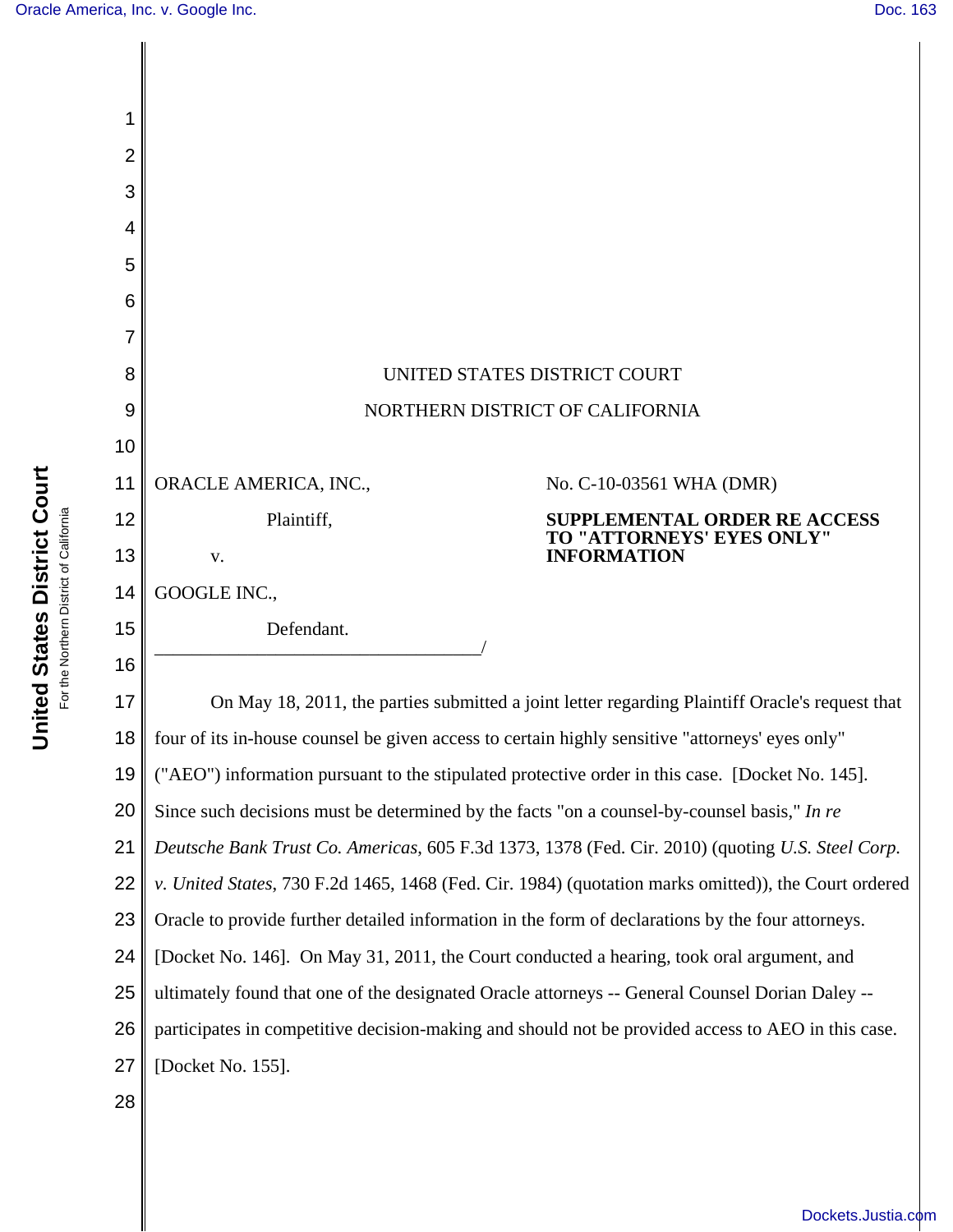1 2 3 4 5 6 7 8 The Court found that two other Oracle lawyers -- Deborah Miller and Matthew Sarboraria - are in-house litigators who largely do not participate in competitive decision-making and should be given access to most AEO. *Id.* However, because Ms. Miller and Mr. Sarboraria review license agreements as they arise in disputes, in the course of negotiating such agreements, and/or in the context of case settlements, the Court held that they should be barred from access to AEO in the form of contracts with carriers or hardware manufacturers. *Id.* This is due to the fact that their involvement in evaluating licensing agreements necessarily affects Oracle's competitiveness in the market.

9 10 11 12 13 14 15 16 17 18 19 As noted by the case law, an attorney's agreement to keep certain information confidential can be insufficient to prevent inadvertent disclosure of the information. Even with the best of efforts and intentions, it is not possible to "lock-up trade secrets in [one's] mind, safe from inadvertent disclosure to [one's] employer." *See, e.g.*, *Brown Bag Software v. Symantec Corp.*, 960 F.2d 1465, 1471 (9th Cir. 1992); *see also In re Deutsche Bank*, 605 F.3d at 1378 (noting that it can be "humanly impossible" to control inadvertent disclosure by in-house counsel of "extremely potent" confidential information (quotation marks omitted)). Notwithstanding Ms. Miller's and Mr. Sarboraria's agreement to treat Google's AEO information in the strictest confidence, they nevertheless may be affected by what they see. Having access to Google's third party agreements may well impact their approach in crafting Oracle's licensing agreements; barring them from access to such documents is a reasonable means to avoid that risk.

20 21 22 23 24 25 26 27 28 With respect to Oracle designated in-house counsel Andrew Temkin, the Court held that it needed further information to evaluate whether he should be provided access to AEO materials. [Docket No. 155]. Oracle subsequently filed Mr. Temkin's supplemental declaration. [Docket No. 159]. Google filed a responsive letter brief. [Docket No. 162]. The Court has reviewed the parties' supplemental materials and now finds that, as with Ms. Miller and Mr. Sarboraria, Mr. Temkin is an in-house litigator who, for the most part, does not participate in competitive decision-making. However, because of his involvement in reviewing and negotiating license agreements, he also should be barred from carrier and hardware manufacturer contracts that have been designated as AEO.